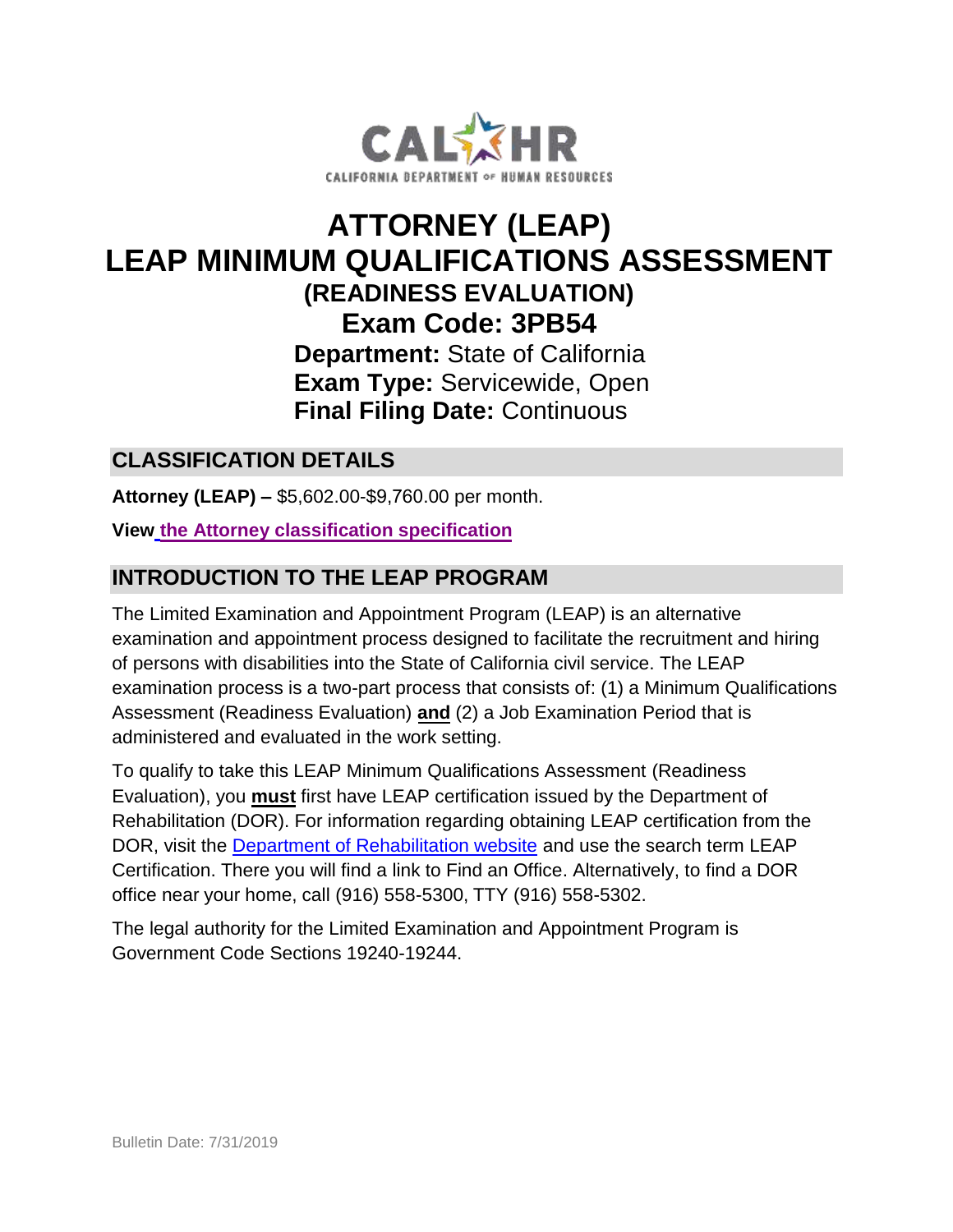## **APPLICATION INSTRUCTIONS**

Final Filing Date: Continuous

#### **Who Should Apply:**

Persons who meet **all** of the following criteria:

- 1. Individuals with a disability, a record of a disability, or who are regarded as having a disability that limits one or more major life activities;
- 2. Individuals who have Limited Examination and Appointment Program (LEAP) certification from the California Department of Rehabilitation
- 3. Individuals who satisfy the minimum qualifications as stated in the minimum qualifications section below

Once you have passed this Minimum Qualifications Assessment (Readiness Evaluation), you may not retake it for **24 months**.

#### **How To Apply:**

 The link to connect to the **Attorney** LEAP Minimum Qualifications Assessment (Readiness Evaluation) is located on this bulletin in the Taking the Minimum Qualifications Assessment (Readiness Evaluation) section.

#### **Special Testing Arrangements:**

If you require special testing arrangements due to a verified disability or medical condition, please contact:

1810 16<sup>th</sup> Street California Department of Human Resources CalCareer Service Center Sacramento, CA 95811 Phone: (866) 844-8671 Email: [CalCareer@CalHR.CA.GOV](mailto:CalCareer@CalHR.CA.GOV) 

California Relay Service: 7-1-1 (TTY and voice)

TTY is a Telecommunications Device for the Deaf, and is reachable only from phones equipped with a TTY Device

#### **MINIMUM QUALIFICATIONS**

 All applicants must meet the education and/or experience requirements as stated on this exam bulletin to be able to pass this LEAP Minimum Qualifications Assessment volunteer or inside or outside California state service, may count toward experience. (Readiness Evaluation). Part-time or full-time jobs, regardless of whether paid or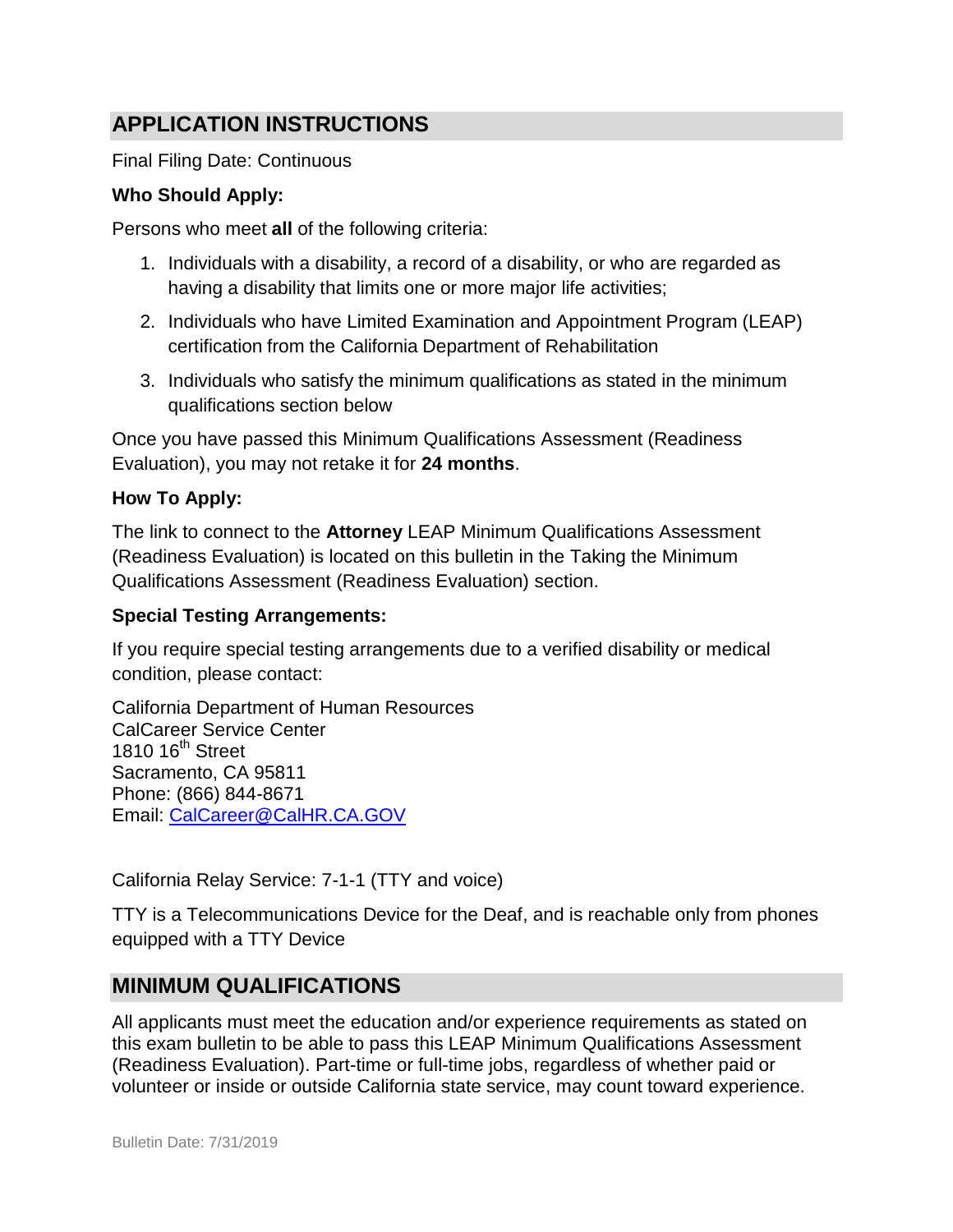#### **Attorney**

Membership in The California State Bar. (Applicants must have active membership in The California State Bar before they will be eligible for appointment.)

## **POSITION DESCRIPTION**

#### **Attorney**

 This is a recruitment and developmental classification for persons qualified to practice law in the State of California. Attorneys assigned to Range A perform the least difficult professional legal work of their department. Based upon the appropriate Alternate Range Criteria, attorneys advance to Ranges B, C, and D and are assigned progressively more difficult professional legal work as their competence increases. Attorneys assigned to Range D independently perform professional legal work of average difficulty.

## **MINIMUM QUALIFICATIONS ASSESSMENT (READINESS EVALUATION) SCOPE**

This assessment consists of the following test component:

#### **Minimum Qualifications Assessment (Readiness Evaluation) –** Pass or Fail

 To obtain a position on the **Attorney** referral list, a pass result must be received. Applicants will receive their result upon completion of this Minimum Qualification Assessment.

## **REFERRAL LIST INFORMATION**

 A servicewide, open referral list for the **Attorney** classification will be established for the State of California (all State of California departments, statewide).

 The names of persons who successfully pass this Minimum Qualifications Assessment (Readiness Evaluation) will be merged onto a LEAP Referral List for the **Attorney**  classification. Candidates who pass the Minimum Qualifications Assessment (Readiness Evaluation) will remain on the list for 24 months. All State departments may use the **Attorney** Referral List to select candidates for vacant positions.

 LEAP Referral List eligibility expires 24 months after it is established. Competitors must then retake the **Attorney** Minimum Qualifications Assessment to reestablish list eligibility

## **LEAP EXAMINATION PROCESS INFORMATION**

## **PART 1: MINIMUM QUALIFICATIONS ASSESSMENT (READINESS EVALUATION) – Weighted 100%**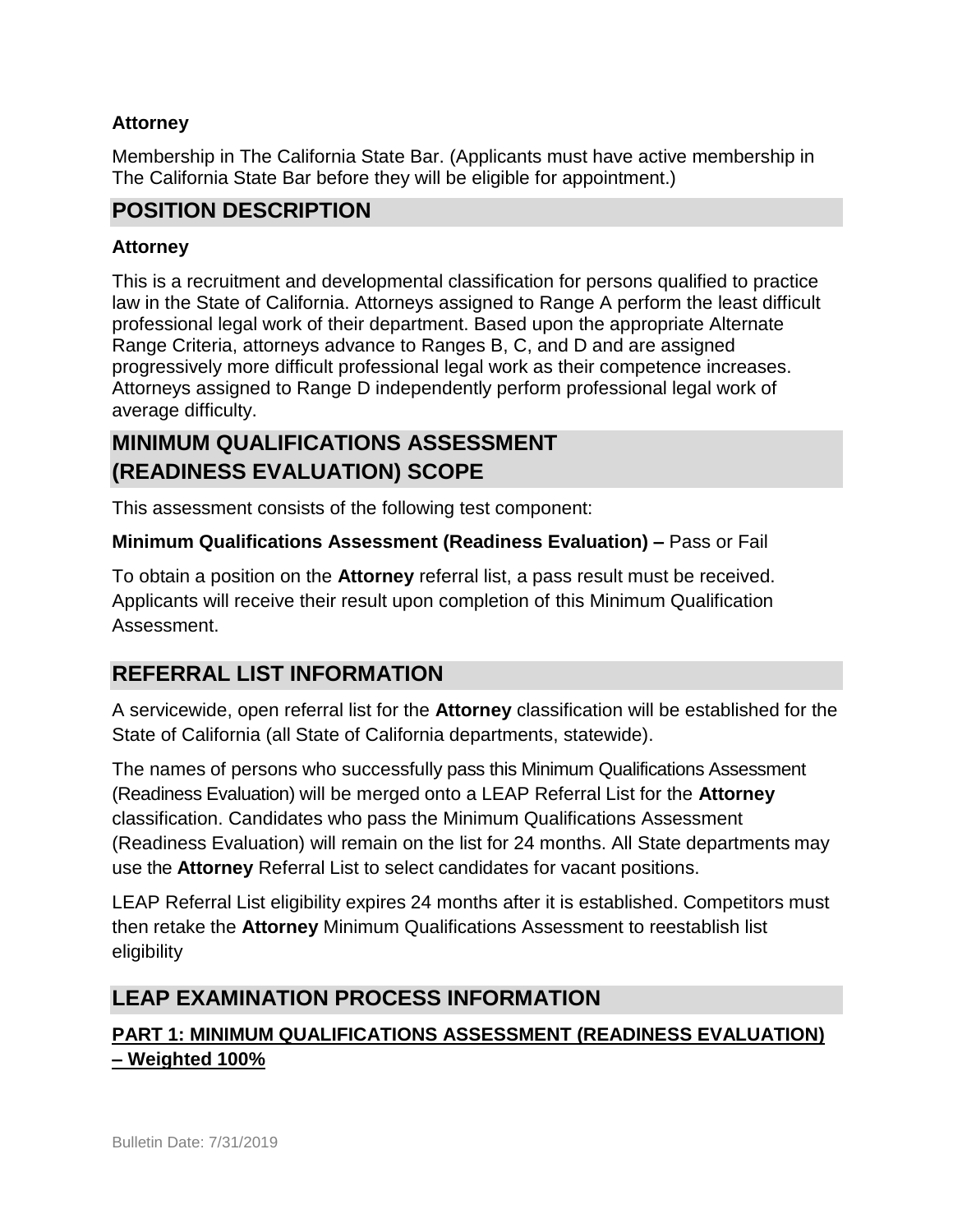This LEAP Minimum Qualifications Assessment (Readiness Evaluation) consists solely of minimum qualification questions that assess the training, experience and determine if the training, experience, and education you have, meet the minimum qualifications for the **Attorney** classification. If your Minimum Qualifications Assessment (Readiness Assessment) result is "pass", your name will be placed on the **Attorney**  Referral List and you will have referral list eligibility to apply for **Attorney** vacancies. education that you have previously obtained. Your responses to the questions will

 Applicants who obtain **Attorney** LEAP Referral List eligibility must compete for state of California job vacancies in order to begin PART 2 of this process, which is called the JOB EXAMINATION PERIOD (JEP).

## **PART 2: JOB EXAMINATION PERIOD (JEP)**

 The JEP begins after you are hired and obtain an examination appointment. When you every four weeks or more often. Your evaluation will be based on the classification specification and the duty statement of the position. perform the duties of your state job, you will be evaluated on your job performance

specification and the duty statement of the position.<br>The JEP will be the same length as the length of the probationary period for the same non-LEAP classification.

 **the JEP, the result will be a transition from an examination appointment to a standard appointment as an Attorney. If appointed through the LEAP examination**  process, you will not be required to serve a probationary period. **After successful completion of both the Minimum Qualifications Assessment and** 

# **process, you will not be required to serve a probationary period. TAKING THE MINIMUM QUALIFICATIONS ASSESSMENT (Readiness Evaluation)**

Take the **Minimum Qualifications Assessment (Readiness Evaluation) for Attorney** 

## **TESTING DEPARTMENTS**

State of California (all State of California departments).

## **CONTACT INFORMATION**

If you have any questions concerning this examination, please contact:

1810 16<sup>th</sup> Street California Department of Human Resources CalCareer Service Center Sacramento, CA 95814 Phone: (866) 844-8671 Email: [CalCareer@CalHR.CA.GOV](mailto:CalCareer@CalHR.CA.GOV) 

California Relay Service: 7-1-1 (TTY and voice)